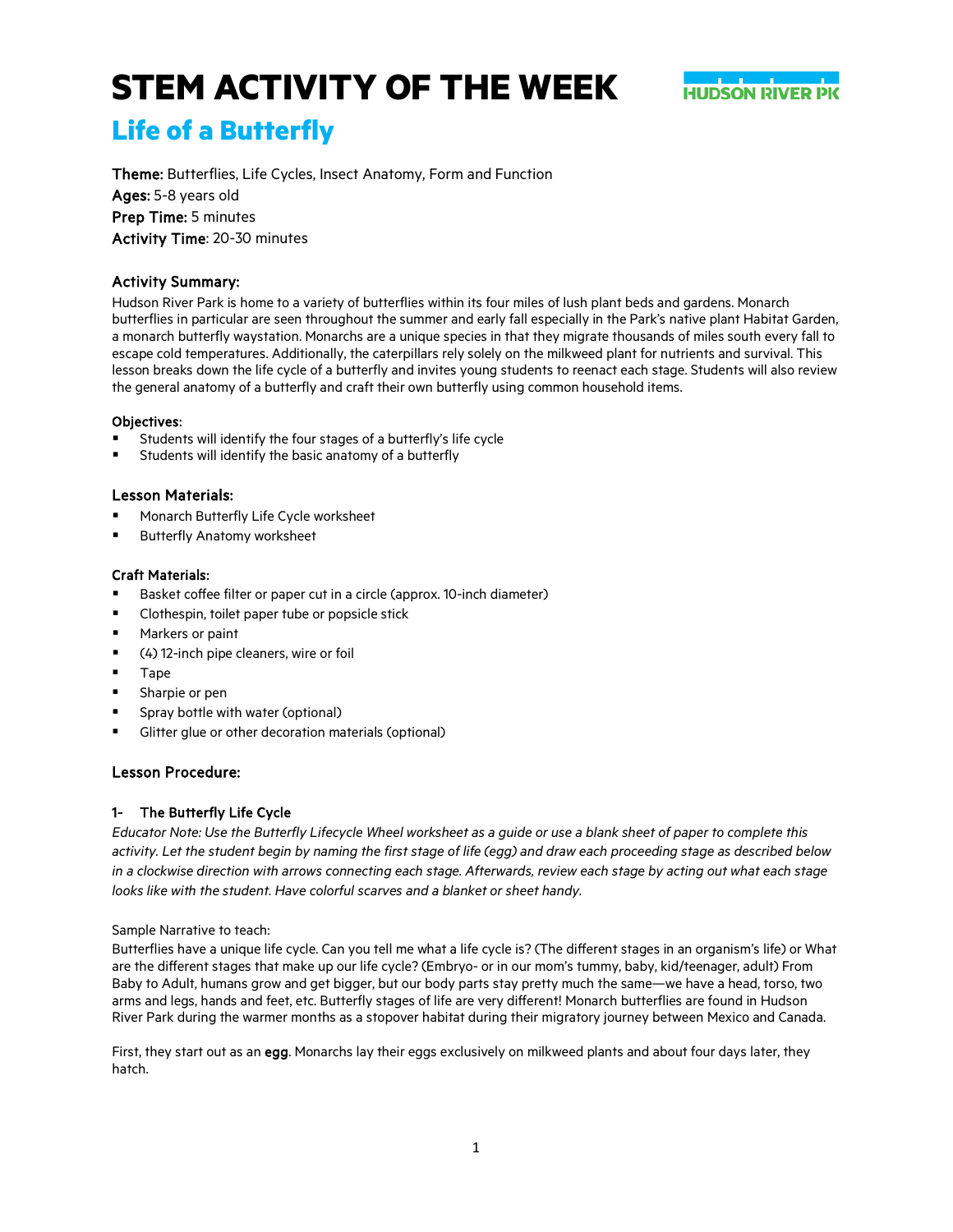

After they hatch, they become a larva, or a caterpillar. The baby caterpillar eats the milkweed plant it hatched on, so that it can gain strength for its next phase. Milkweed tastes bitter and unpleasant to most other animals; eating milkweed is a defense strategy for Monarch caterpillars because it makes them taste bitter too!

About two weeks after hatching, the larva is strong enough to mature, and it becomes a pupa, or chrysalis. This means the caterpillar is ready to find a safe place on the underside of a milkweed leaf to attach itself and begin the process of metamorphosis. Using silk, the caterpillar will attach to the base of a stem or a leaf and create a casing around its body called a chrysalis. For ten days it might look like nothing is happening but this is actually the phase where the most change occurs. Inside the chrysalis, the caterpillar is transforming into a butterfly! This transformation is called metamorphosis.

After this remarkable change of metamorphosis happens inside the chrysalis, the adult **butterfly** is ready to emerge! The butterfly exits the chrysalis looking remarkably different, with bright colorful wings and a long slender body shape.

Now that we know all of the stages, let's act out each stage with our bodies! What does a butterfly egg look like? They are really small and round like a ball, let's crouch down turn into an egg that is waiting to hatch on a leaf. What happens after a few days? That's right, we hatch out of our eggs and crawl like a caterpillar. We have to eats lots of milkweed leaves to grow big and strong. Now that we've grown, we are ready for the next stage, what is it? The chrysalis! Let's wrap ourselves into a sheet or blanket while we go through the process of metamorphosis. Next, with colorful scarves as wings, we can finally emerge as a beautiful, adult butterfly and spread our wings!



# 2- Learning Butterfly Anatomy

*Educator Note: Start with the Butterfly Anatomy worksheet or by drawing a slender oval on paper. Let the student name a particular part of a butterfly, discuss its function, then label and color on the worksheet or draw onto the oval. Help guide them to add all of the body parts listed below and use clues to guess and discuss the function of each part. To see where each body part should be placed, view the Butterfly Anatomy Worksheet Answer Key.*

Head: there are different features on the head

- Antenna for feeling
- Compound eyes (creating many different images that the butterfly can process all at once) for seeing from different angles at once. Students hold up a finger about a foot in front of their face and close one eye and then the other- demonstrating how we process two images. Then explain that butterflies have this but up to 17,000 times more!
- Proboscis or straw like mouth for sucking up nectar

Thorax: the chest/torso

Legs (three on each side) for stabilizing when landing on a flower or leaf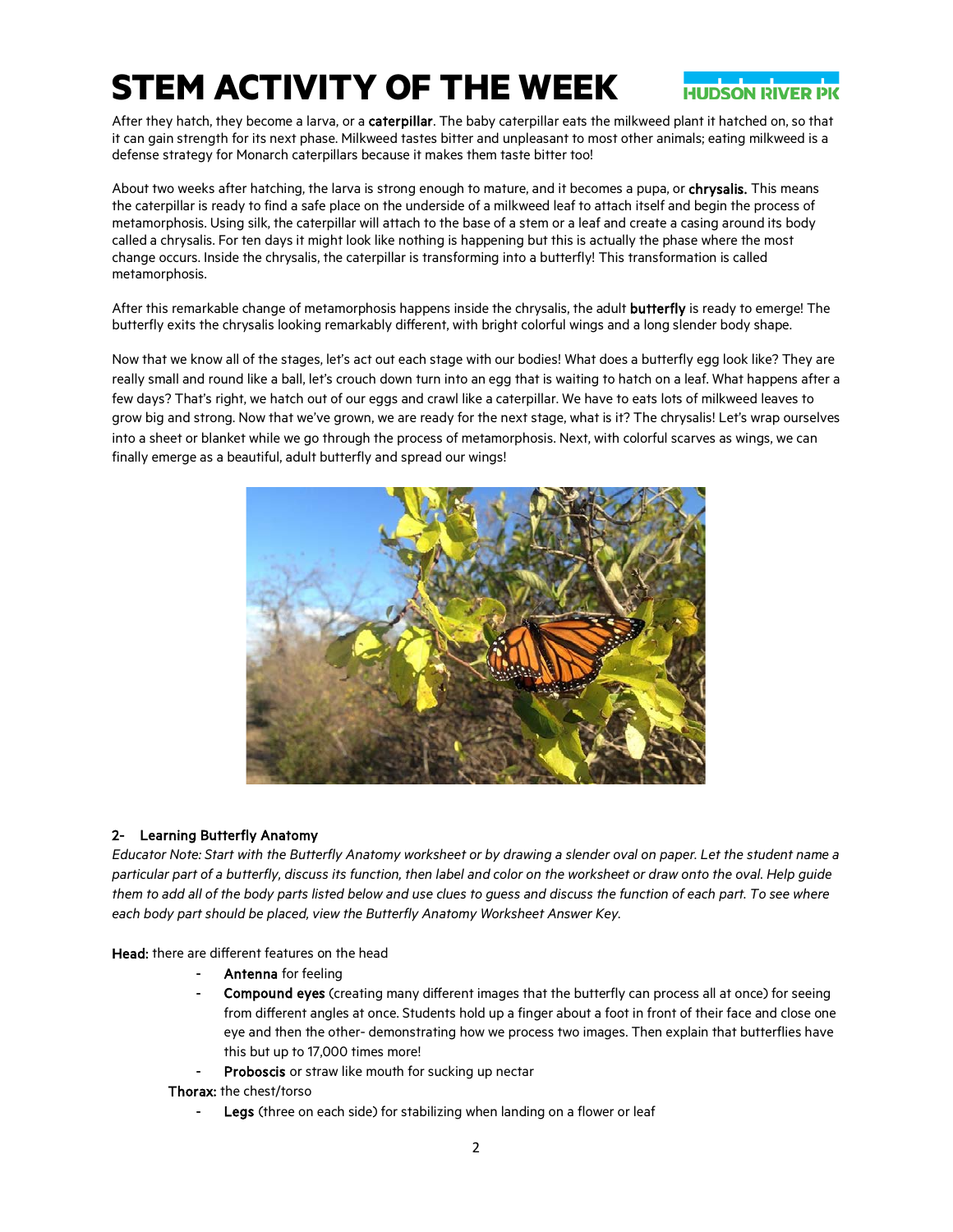

#### Wings for flying, camouflaging and retaining heat

Abdomen: this is where the butterfly's heart and most of the digestive system is located

#### Sample Narrative to teach:

This is my friendly butterfly – but does it look like a butterfly? No, this poor butterfly is missing all of its parts! Can you think of some body parts that its missing so we can help? (Student starts to name body part) Great the butterfly needs eyes! A butterfly has compound eyes, let's label and color in the compound eyes together on our worksheet. Why doesn't a butterfly have just two eyes like humans? (to see from different directions all at once).

*Educator Note: After adding all of the body parts to the butterfly, you can also use the Butterfly Anatomy Worksheet Answer Key to extend learning and recap these new vocabulary words.*

### 3- Make your own Butterfly!

*Educator Note: Putting together the knowledge of butterfly anatomy, it's time to make your own using common craft items you have at home! Feel free to use alternative materials to construct and decorate your butterfly.*

- Step 1: Color the coffee filter with markers, paint, water colors etc. to decorate the "wings." Optional: gently spray water and watch the colors from the marker soften and merge together, then let dry.
- Step 2: Once dried, fold the coffee filter in alternating 1-inch sections to create a fan-like effect.
- Step 3: On the "head" of the clothespin, draw compound eyes with marker or a pen. Outline or color sections of the head, thorax and abdomen. If you don't have a clothespin, try using a bag clip, toilet paper tube or popsicle stick.
- Step 4: Pinch the center of the folded coffee filter and insert into the clothespin. Gently unfold the coffee filter on each side of the clothespin.
- Step 5: Cut pipe cleaner into 3, 6-inch pieces and keep one 12 inch pipe cleaner to the side. Clip the clothespin at the center of the three pieces of pipe cleaner and bend them downward to make "legs." Secure with tape as needed.
- Step 6: Wrap the 12 inch pipe cleaner around the base of the "head" and curl the ends on each side to create "antennae."

#### Craft Examples;